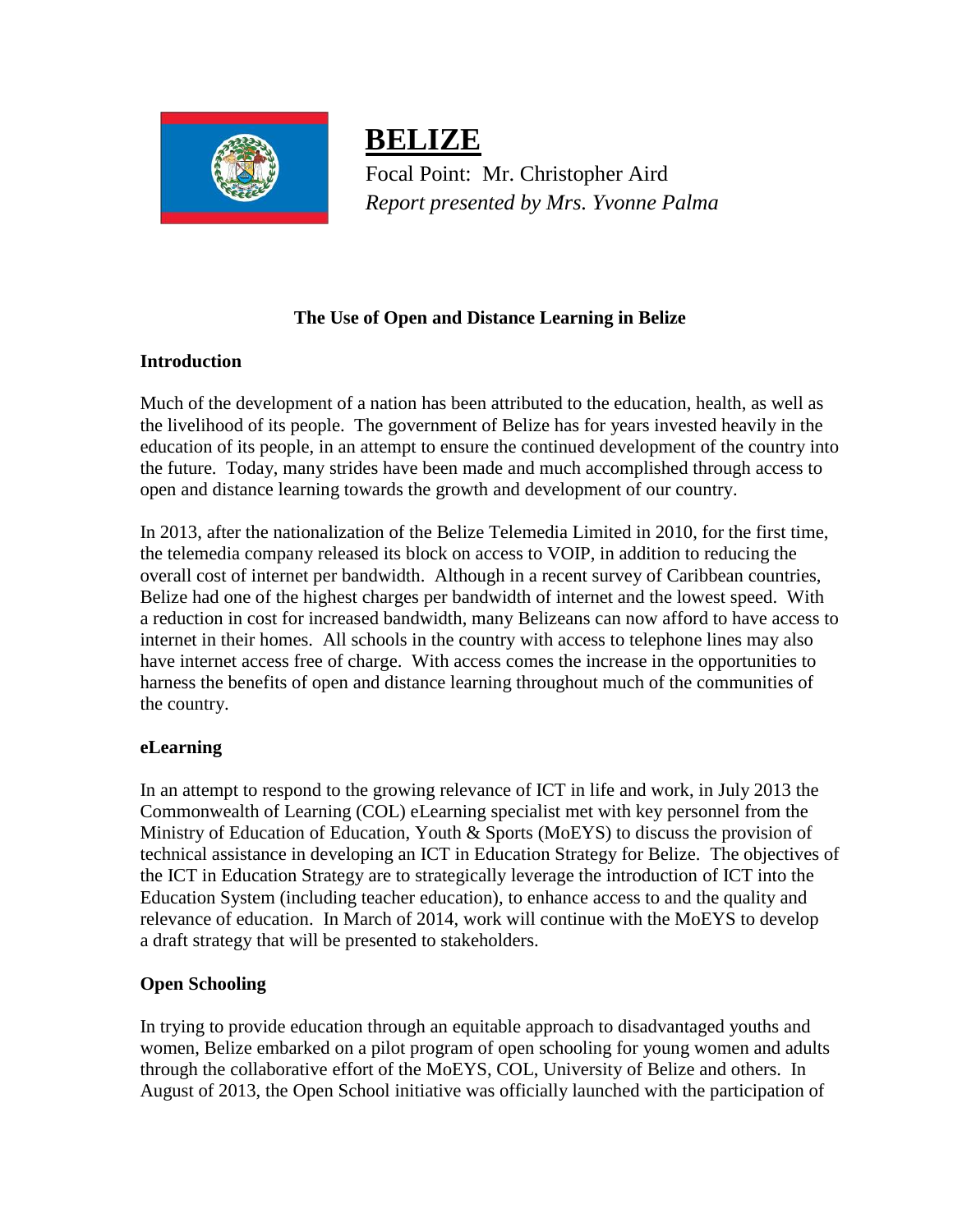50 young girls and women. The continued development of this initiative will however be dependent on the amount of support that is obtained to continue to address the deficiencies of trained teachers in the relevant pedagogies of open and distance learning. Access to, and training, in the use and development of OER will be also be of great benefit to further the agenda of providing access to education for disadvantaged young men, women and girls.

### **Priorities for support from COL**

Technical and vocational skills development in Belize is an integral goal of the Ministry of Education in improving the quality and relevance of education and training. Open and distance learning is seen as one of the means for providing access to vocational skills development opportunities for on-the-job training, as well as short-term training for job development and improvement and opportunities for young people. Within the country, there are varying elements of distance learning such as teachers travelling to the designated location of the students; however, the aspect of skills development is in the classroom environment, and there is mostly the use of distance learning platforms for posting of assignments and discussions. There is presently no infrastructural development in place to facilitate technology driven skills development outside of the traditional workshops within the vocational institutions. It is envisioned that it will be used as part of professional development for teachers in vocational education in the near future, and in the distant future as the demand for programs increase, to integrate skills development into the open school and vocational institutions as a part of program offering.

Through its firm commitment to sustainable rural development to enhance growth and address poverty, the Ministry of Agriculture aims to facilitate the development of the agriculture and food sectors into a viable and competitive entity that guarantees domestic food security, fight poverty and promote rural development. The department's four main thematic programs are: Livestock Development, Crop Development (Urban gardening), Fruit Tree and Marketing and Agro-processing; these are supported through the Extension Services, Agricultural Stations and a research center. The different programs provide vital services that include: farm visits, practical trainings, farmer field schools and capacity building workshops and training. Information and knowledge sharing is ensured through the use of brochures, training packages, a Ministry's website, press releases and others. The areas of interest expressed by agro-productive communities include; poverty alleviation, family farming systems, youth &gender equality, alternative livelihoods and income generation, improved food/nutrition and increase marketing and value adding.

To achieve some of its strategic goals in providing the relevant support and guidance to farmers to improve their ability to sustainably produce and compete, the interest expressed by the department of agriculture as priorities for the training of farmers through open and distance learning includes the promotion of an inclusive, competitive and sustainable agriculture and food sector, and the promoting of cross-cutting issues in the agriculture sector (climate change and variations).